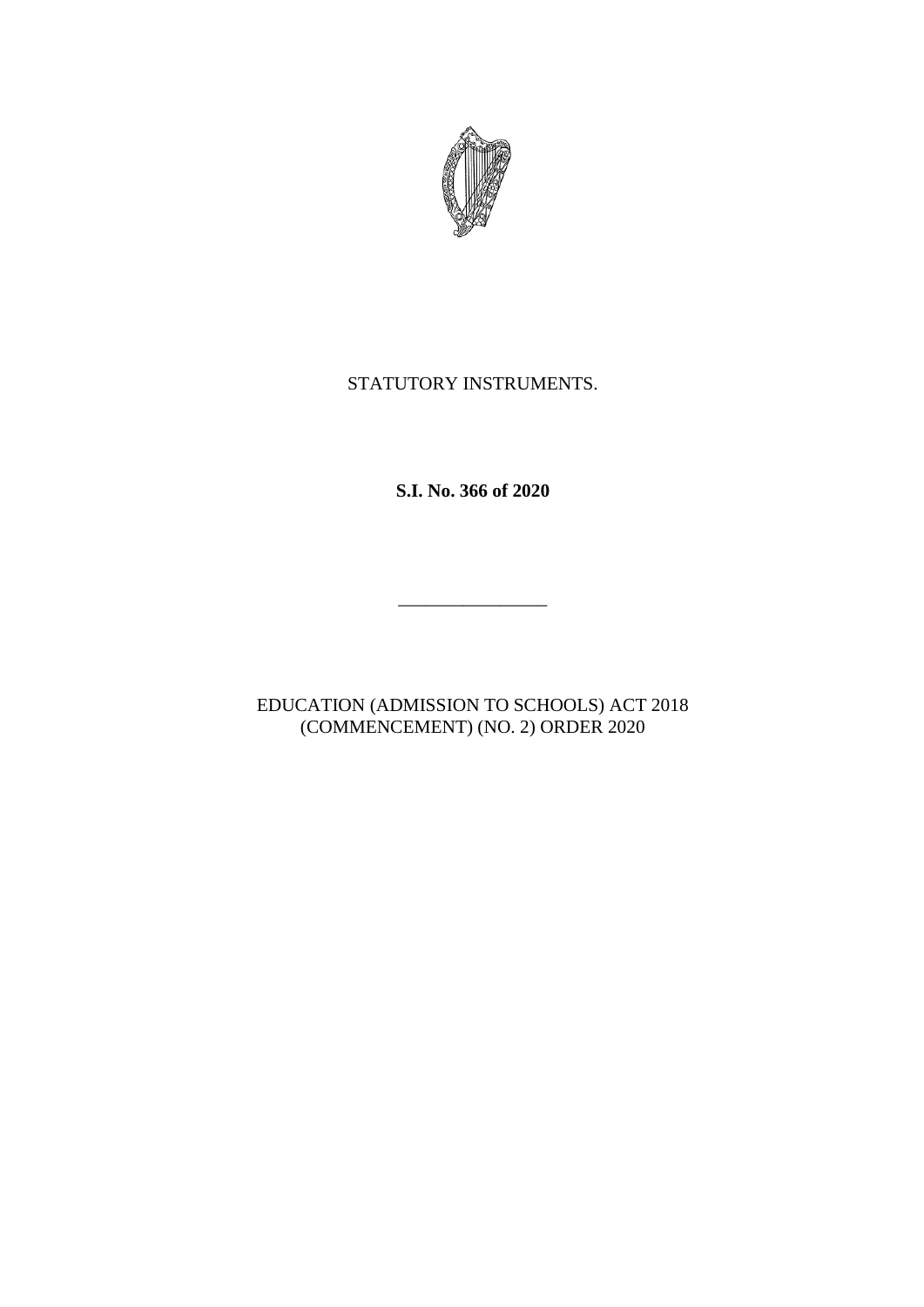## S.I. No. 366 of 2020

## EDUCATION (ADMISSION TO SCHOOLS) ACT 2018 (COMMENCEMENT) (NO. 2) ORDER 2020

I, Norma Foley, Minister for Education and Skills, in exercise of the powers conferred on me by subsection (4) of section 13 of the Education (Admission to Schools) Act 2018 (No. 14 of 2018), hereby order as follows:

1. This Order may be cited as the Education (Admission to Schools) Act 2018 (Commencement) (No. 2) Order 2020.

2. The  $12<sup>th</sup>$  day of November 2020 is appointed as the day on which the following provisions of the Education (Admission to Schools) Act 2018 (No. 14 of 2018) shall come into operation:

- (*a*) section 7;
- (*b*) section 10 (b);
- (*c*) paragraphs (c) and (d) of section 12.



GIVEN under my Official Seal, 23 September, 2020.

NORMA FOLEY, Minister for Education and Skills.